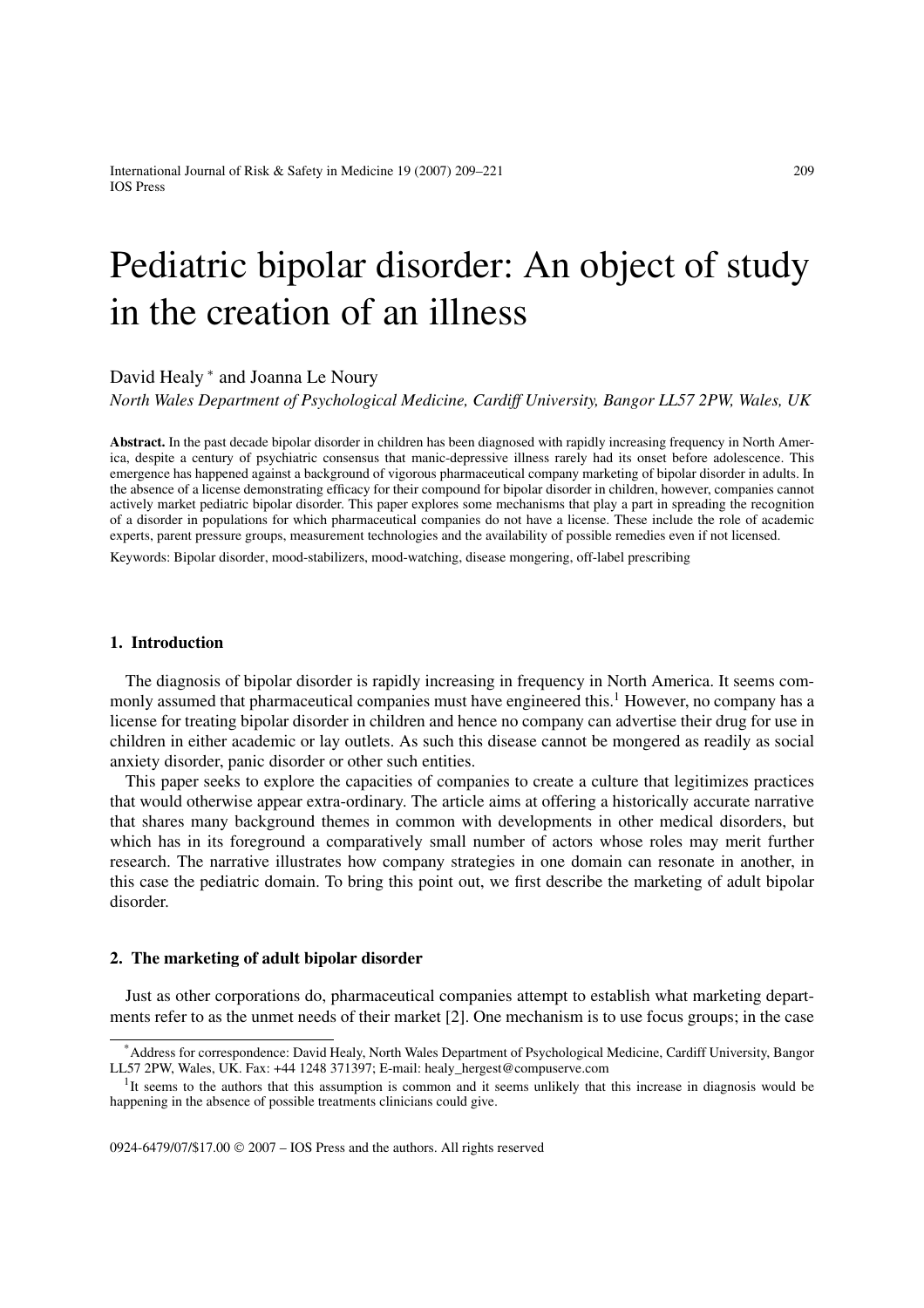of psychotropic drugs, focus groups consist of academic psychiatrists, also termed opinion leaders. In this process, academics have three roles. As repositories of psychiatric knowledge they help companies understand what the average clinician might perceive as a development. As opinion leaders they help deliver the company message to non-academic clinicians. As academics, they lend their names to the authorship lines of journal articles and presentations at professional meetings reporting the results of company studies or discussing clinical topics of strategic interest to marketing departments [20].

From work like this with opinion leaders in the early 1990s, a series of unmet mental health needs clustering around the concept of bipolar disorder were identified. The field was prepared to believe that bipolar disorder could affect up to 5% of the population; that it was an unacknowledged and underresearched disorder; that antidepressants might not be good for this disorder; that treatment might be better focused on the use of a "mood stabilizer"; and that everybody stood to gain by encouraging patients to self monitor.

Early market research was linked to the introduction of Depakote. In the form of sodium valproate, this anticonvulsant had been available and shown to be helpful in manic-depressive illness from the mid-1960s. Abbott Laboratories reformulated it as semi-sodium valproate, $\frac{1}{2}$  which it was claimed formed a more stable solution than sodium valproate. This trivial distinction was sufficient to enable the company to gain a patent on the new compound, which as Depakote was introduced in 1995 for the treatment of mania. Depakote was approved by the Food and Drugs Administration on the basis of trials that showed this very sedative agent could produce beneficial effects in acute manic states [37]. Any sedative agent can produce clinical trial benefits in acute manic states but no company had chosen to do this up till then, as manic states were comparatively rare and were adequately controlled by available treatments.

Depakote was advertised as a "mood stabilizer". Had it been advertised as prophylactic for manicdepressive disorder, FDA would have had to rule the advertisement illegal, as a prophylactic effect for valproate had not been demonstrated to the standards required for licensing. The term mood stabilizer in contrast was a term that had no precise clinical or neuroscientific meaning [15]. As such it was not open to legal sanction. It was a new brand.<sup>3</sup>

Depakote was referred to exclusively as a mood stabilizer rather than an anticonvulsant, even though there still have not been any studies that prove it to be prophylactic for manic-depressive illness. This branding played a major role in leading to increased sales of the compound compared for instance to sodium valproate, which had better evidence for efficacy but was never referred to as a mood stabilizer. Although the term still has no precise clinical or neuroscientific meaning, mood stabilizers have become the rage, with a range of other agents passing themselves off as mood stabilizers. Before 1995 there were almost no articles in the medical literature on mood-stabilizers but now there are over a hundred a year [21]. Both clinicians and patients seem happy to endorse this rebranding of sedatives despite a continuing lack of evidence that these drugs will achieve their stated aim.

But in addition to branding a new class of psychotropic drugs, the 1990s saw the rebranding of an old illness. Manic-depressive illness became bipolar disorder. While the term bipolar disorder had been introduced in DSM-III in 1980, as late as 1990 the leading book on this disease was called Manic-Depressive Disease [16]. It is rare to hear the term manic-depressive illness now. This combination of a brand new disease and brand new drug class is historically unprecedented within psychiatry.

<sup>&</sup>lt;sup>2</sup>United States Patent 4,988,731. Date of Patent Jan. 29th 1991; United States Patent 5,212,326. Date of Patent May 18th 1993.

<sup>&</sup>lt;sup>3</sup>While the term mood-stabilizer is not a trade-marked term, this use of the word brand here is deliberate. While the drugs are products, the identification of these previously existing products under one advertising rubric such as mood-stabilizer or SSRI appears to conform to the notion of a brand.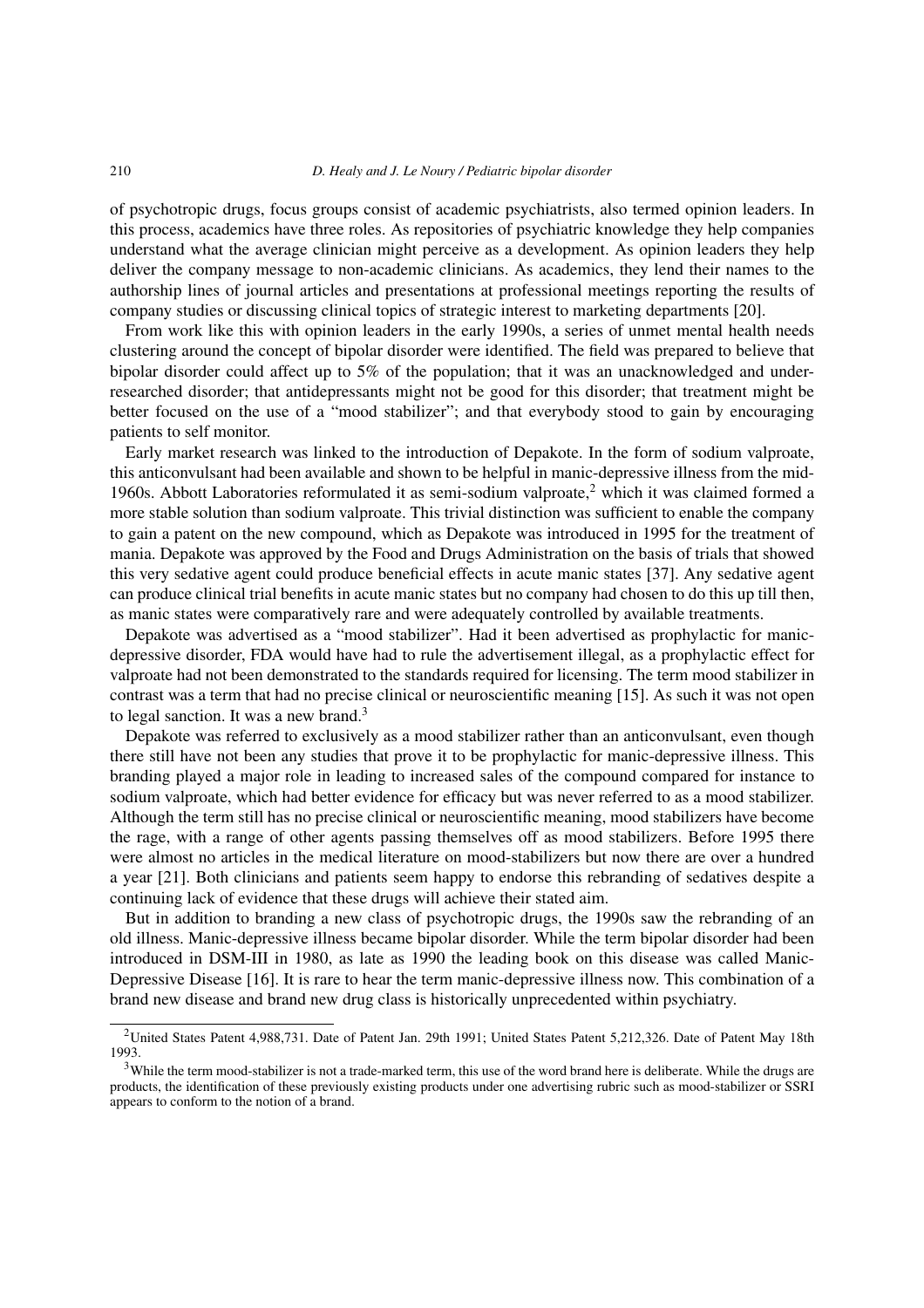Lilly, Janssen and Astra-Zeneca, the makers of the antipsychotic drugs, olanzapine (Zyprexa), risperidone (Risperdal) and quetiapine (Seroquel), respectively sought indications in this area and the steps they have taken to market their compounds as mood stabilizers illustrate how companies go about making markets. We will outline six such steps.

First, each company has produced patient literature and website material aimed at telling people more about bipolar disorder, often without mentioning medication; this is a feature of what has been termed disease mongering [32]. In the case of Zyprexa, patient leaflets and booklets – routed in Britain through a patient group, the Manic-Depressive Fellowship – aim at telling patients what they need to do to stay well. Among the claims are "that bipolar disorder is a life long illness needing life long treatment; that symptoms come and go but the illness stays; that people feel better because the medication is working; that almost everyone who stops taking the medication will get ill again and that the more episodes you have the more difficult they are to treat".<sup>4</sup>

A similar message is found in a self-help guide for people with bipolar disorder sponsored by Janssen Pharmaceuticals which under a heading 'the right medicine at the right time' states: "Medicines are crucially important in the treatment of bipolar disorders. Studies over the past 20 years have shown without a shadow of doubt that people who have received the appropriate drugs are better off in the long term than those who receive no medicine" [8].

If studies had shown this, there would be a number of drugs licensed for the prophylaxis of bipolar disorder when in fact until recently lithium was the only drug that had demonstrable evidence for prophylactic efficacy but even this had not received a license from the FDA. More to the point all studies of life expectancy on antipsychotics show a doubling of mortality rates on treatment compared to the non-treated state and this doubling increases again for every extra antipsychotic drug that the patient takes [25]. Patients taking these drugs show a reduction of life expectancy of up to 20 years compared to population norms [6].

Furthermore, to date when all placebo-controlled studies of Depakote, Zyprexa and Risperdal in the prophylaxis of bipolar disorder are combined they show a doubling of the risk of suicidal acts on active treatment compared to placebo [21,38]. In addition, valproate and other anticonvulsants are among the most teratogenic in medicine [10].

These claims about the benefits of treatment therefore appear misleading. No company could make such public statements without the regulators intervening. But by using patient groups or academics, companies can palm off the legal liability for such claims [20].

A second aspect of the marketing of the drugs uses celebrities such as writers, poets, playwrights, artists and composers who have supposedly been bipolar. Lists circulate featuring most of the major artists of the 19th and 20th Century intimating they have been bipolar, when in fact very few if any had a diagnosis of manic-depressive illness.

A third aspect of the marketing has involved the use of mood diaries. These break up the day into hourly segments and ask people to rate their moods on a scale that might go from +5 to −5. For example, on the Lilly sponsored mood diary,<sup>5</sup> one would rate a  $+2$  if one was very productive, doing things to excess such as phone calls, writing, having tea, smoking, being charming and talkative. For a score of  $+1$  your self-esteem would be good, you are optimistic, sociable and articulate, make good decisions and get work done. Minus 1 involves slight withdrawal from social situations, less concentration than

<sup>&</sup>lt;sup>4</sup>Staying Well... with bipolar disorder. Relapse Prevention Booklet. Produced in Association with the Manic-Depressive Fellowship of Great Britain, Sponsored by Eli Lilly and Company (2004), page 17.

<sup>5</sup>Mood diary produced in consultation with the Manic-Depressive Fellowship of Great Britain, Sponsored by Eli Lilly & Company (2004). Other companies have similarly sponsored mood diaries.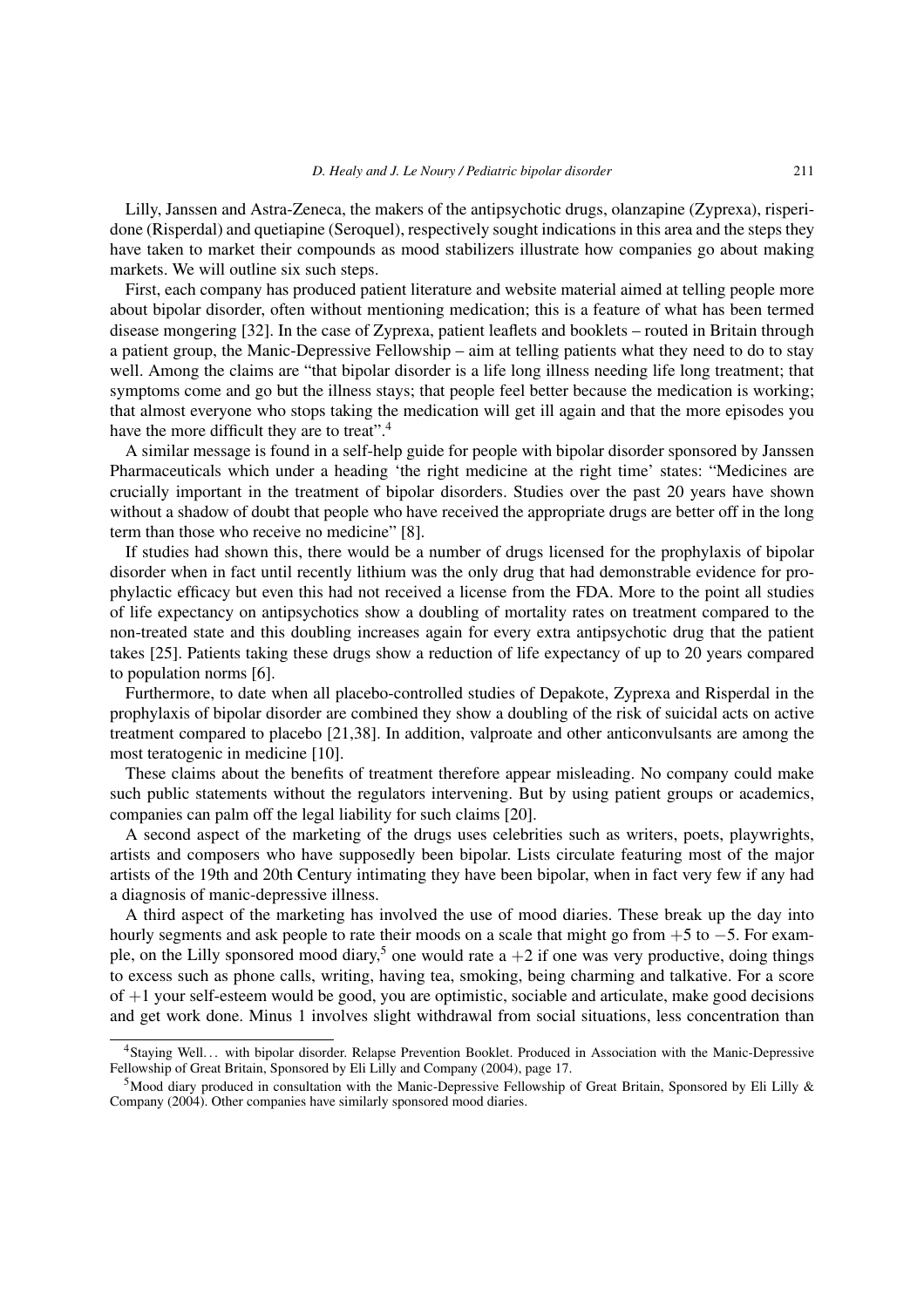usual and perhaps slight agitation. Minus 2 involves feelings of panic and anxiety with poor concentration and memory and some comfort in routine activities. Most normal people during the course of the week will probably cycle between at least  $+2$  and  $-2$ , which is almost precisely the point behind this mood-watching. Most normal people will show a variation in their moods that might be construed as an incipient bipolar disorder.

On IsItReallyDepression.com,<sup>6</sup> Astra-Zeneca, the makers of Seroquel (quetiapine), provide a mood questionnaire which asks whether there has been a period when you were more irritable than usual, more self-confident than usual, got less sleep than usual and found you didn't really miss it, were more talkative than usual, had thoughts race through your mind, had more energy than usual, were more active than usual, were more social or outgoing than usual, or had more libido than usual.

These are all functions that show some variation in everyone. Answering Yes to 7 of these, leads to two further questions one of which is whether you have ever had more than one of these at any one time and the second of which is whether you have ended up in any trouble as a result of this. If you answer yes to these two questions you may meet criteria for bipolar disorder and are advised to seek a review by a mental health professional. Whether or not you meet criteria, if concerned, it is suggested you might want to seek a mental health review.

This measurement induced mood watching has an historical parallel in the behavior of weight watching that came with the introduction of weighing scales [19]. This new behavior coincided with the emergence of eating disorders in the 1870s. There was subsequently an increase in frequency in eating disorders in the 1920s that paralleled a much wider availability of weighing scales and the emergence of norms for weight that had a rather immediate impact on our ideas of what is beautiful and healthy. In the 1960s there was a further increase in the frequency of eating disorders and again this paralleled the development of smaller bathroom scales and their migration into the home. While there are undoubtedly other social factors involved in eating disorders, it is a moot point as to whether eating disorders could have become epidemic without the development of this measurement technology.

There is an informational reductionism with mood diaries that is perhaps even more potent that the biological reductionism to which critics of psychiatry often point. Measuring is not inherently a problem and figures may provide potent reinforcement to behaviors, but the abstraction that is measurement can lead to an oversight for context and other dimensions of an individual's functioning or situation that are not open to measurement or that are simply not being measured. If these oversights involve significant domains of personal functioning, we are arguably being pseudoscientific rather than modestly scientific in measuring what we can.

A fourth aspect of the current marketing of all medical disorders involves the marketing of risk. This is true for the marketing of depression and bipolar disorder as well disorders like osteoporosis, hypertension and others. In the case of osteoporosis, companies will typically present pictures of a top model looking her best in her mid-20s and juxtapose that image with a computer generated image of how the same person might look during her 60s or 70s with osteoporosis. On the one hand a beautiful woman, on the other a shrunken crone. The message is 'one can never be too safe'. If one wants to retain beauty and vitality it is best to monitor for osteoporosis from an early age and even treat prophylactically. In the case of bipolar disorder the risks of suicide, alcoholism, divorce, and career failure are marketed.

All of the above come together in a fifth strategy in North America – direct to consumer advertising. A now famous advertisement produced by Lilly, the makers of Zyprexa (olanzapine) begins with a vibrant woman dancing late into the night. A background voice says, "Your doctor never sees you like

<sup>6</sup>Accessed April 27th 2006.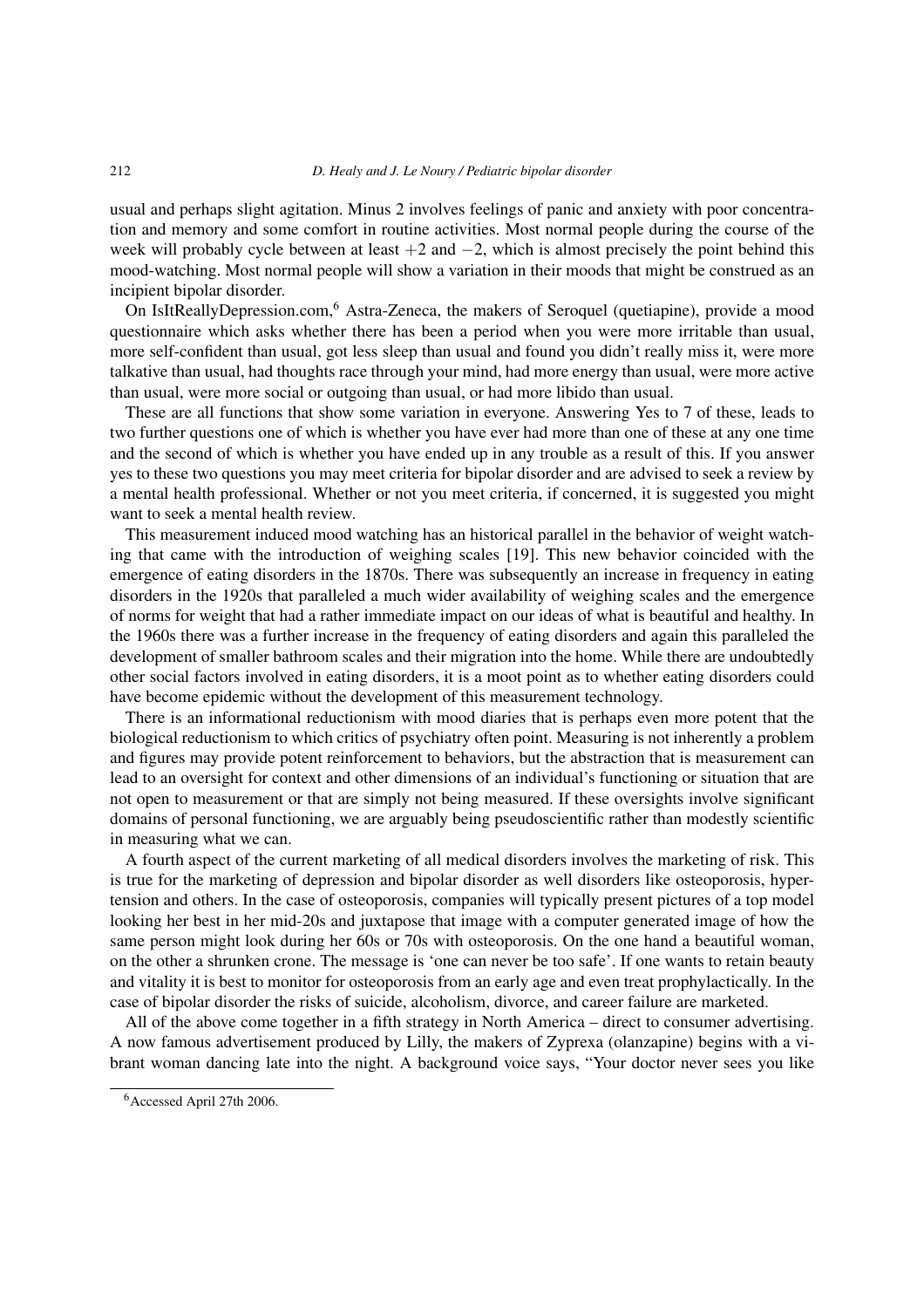this". The advert cuts to a shrunken and glum figure, and the voiceover now says, "This is who your doctor sees". Cutting again to the woman, in active shopping mode, clutching bags with the latest brand names, we hear: "That is why so many people being treated for bipolar disorder are being treated for depression and aren't getting any better – because depression is only half the story". We see the woman depressed, looking at bills that have arrived in the post before switching to seeing her again energetically painting her apartment. "That fast talking, energetic, quick tempered, up-all-night you", says the voiceover, "probably never shows up in the doctor's office".

Viewers are encouraged to log onto bipolarawareness.com, which takes them to a "Bipolar Help Center", sponsored by Lilly Pharmaceuticals. This contains a "mood disorder questionnaire".<sup>7</sup> In the television advert, we see our heroine logging onto bipolarawareness.com and finding this questionnaire. The voice encourages the viewer to follow her example: "Take the test you can take to your doctor, it can change your life. Getting a correct diagnosis is the first step in helping your doctor to help you".

No drugs are mentioned. The advert markets bipolar disorder. Whether this is a genuine attempt to alert people who may be suffering from a debilitating disease, or an example of disease mongering, it will reach beyond those suffering from a clearcut mood disorder to others who as a consequence will be more likely to see aspects of their personal experiences in a way that will lead to medical consultations and will shape the outcome of those consultations. "Mood-watching" like this risks transforming variations from an emotional even keel into indicators of latent or actual bipolar disorder. This advert appeared in 2002 shortly after Zyprexa had received a license for treating mania, when the company was running trials to establish olanzapine as a "mood stabilizer".

The sixth strategy involves the co-option of academia and is of particular relevance to the pediatric bipolar domain. The American Psychiatric Association meeting in San Francisco in 2003 offers a good symbol of what happened. Satellite symposia linked to the main APA meeting, as of 2000, could cost a company up to \$250,000. The price of entry is too high for treatment modalities like psychotherapy. There can be up to 40 such satellites per meeting. Companies usually bring hundreds of delegates to their satellite. The satellites are ordinarily distributed across topics like depression, schizophrenia, OCD, social phobia, anxiety, dementia and ADHD. At the 2003 meeting, an unprecedented 35% of the satellites were for just one disorder – bipolar disorder.<sup>8</sup> These symposia have to have lecturers and a Chair,<sup>9</sup> and 57 senior figures in American psychiatry were involved in presenting material on bipolar disorder at these satellites, not counting other speakers on the main meeting program. One of these satellite symposia, a first ever at a major meeting, was on juvenile bipolar disorder.

The upshot of this marketing has been to alter dramatically the landscape of mental disorders. Until recently manic depressive illness was a rare disorder in the United States and Canada involving 10 per million new cases per year or 3300 new cases per year. This was a disorder that was 8 times less common than schizophrenia. In contrast bipolar disorder is now marketed as affecting 5% of the United States and Canada – that is 16.5 million North Americans, which would make it is as common as depression and 10 times more common than schizophrenia. Clinicians are being encouraged to detect and treat it. They are educated to suspect that many cases of depression, anxiety or schizophrenia may be bipolar disorder and that treatment should be adjusted accordingly [23]. And, where recently no clinicians would have accepted this disorder began before adolescence, many it seems are now prepared to accept that it can be detected in preschoolers.

<sup>7</sup>http://www.bipolarhelpcenter.com/resources/mdq.jsp.

<sup>8</sup>American Psychiatric Association (2003). Meeting Program.

<sup>&</sup>lt;sup>9</sup>All of which comes with a fee, unlike symposia on the main program.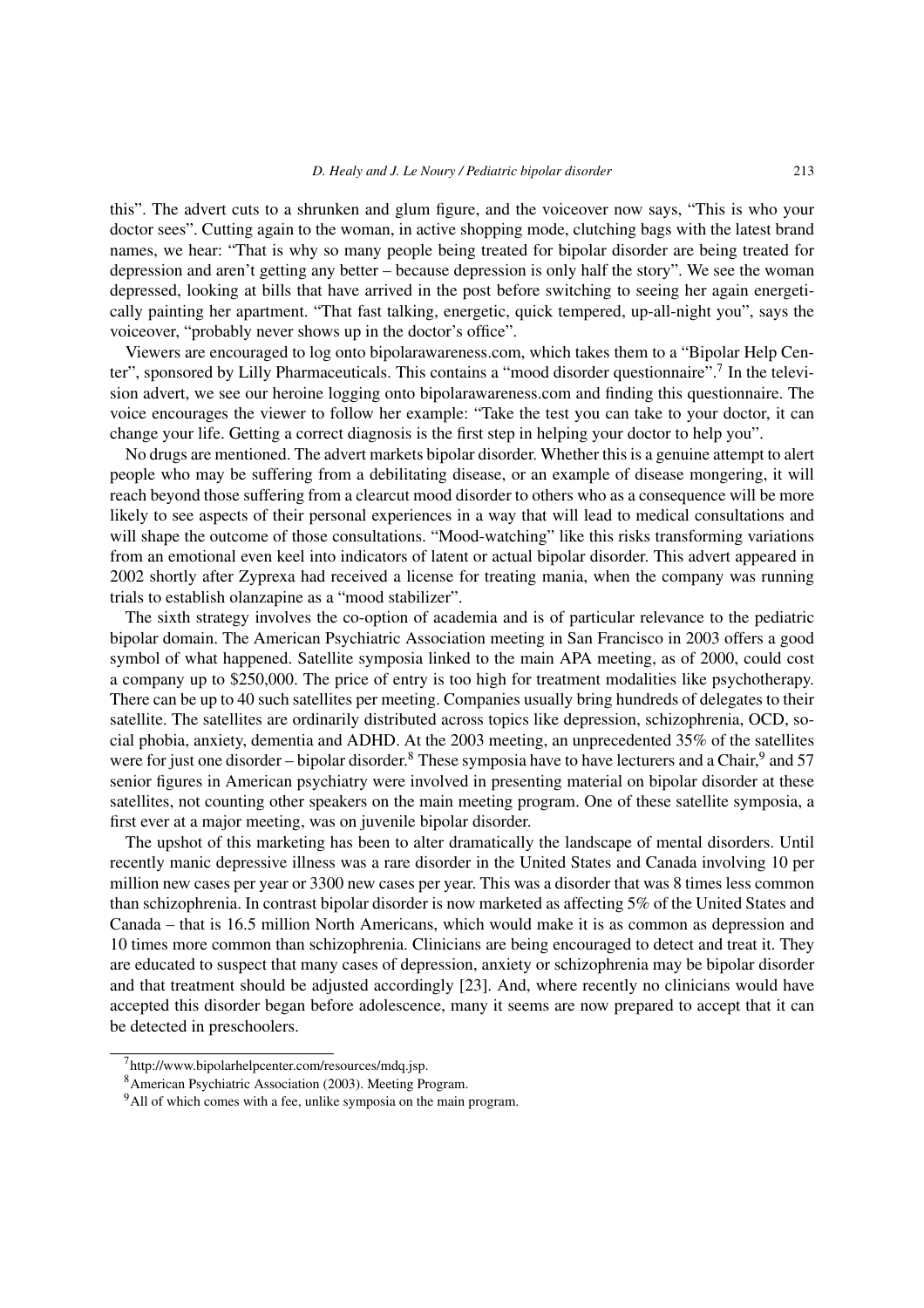#### **3. Bipolar disorder in children**

The emergence of bipolar disorder in children needs to be reviewed against the background outlined above. Until very recently manic-depressive illness was not thought to start before the teenage years and even an adolescent onset was atypically early. The clearest indicator of change came with the publication of *The Bipolar Child* by Papolos and Papolos [35]. This sold 70,000 hardback copies in half a year. Published in January 2000, by May it was in a 10th printing. Other books followed, claiming that we were facing an epidemic of bipolar disorders in children [24] and that children needed to be treated aggressively with drugs from a young age if they were to have any hope of a normal life [12]. Newspapers throughout the United States reported increasingly on cases of bipolar children, as outlined below.

A series of books aimed at children with pastel colored scenes in fairy tale style also appeared. In *My Bipolar Roller Coaster Feelings Book* [23], a young boy called Robert tells us he has bipolar disorder. As Robert defines it doctors say you are bipolar if your feelings go to the top and bottom of the world, in roller coaster fashion. When Robert is happy he apparently hugs everybody, he starts giggling and feels like doing backflips. His parents call it bouncing off the walls. His doctor, Doctor Janet, calls it silly, giddy and goofy.

Aside from giddiness, Robert has three other features that seem to make the diagnosis of pediatric bipolar disorder. One is temper tantrums. He is shown going into the grocery store with his Mum and asking for candy. When she refuses, he gets mad and throws the bag of candy at her. His mum calls this rage and he is described as feeling bad afterwards.

Second, when he goes to bed at night Robert has nightmares. His brain goes like a movie in fast forward and he seemingly can't stop it. And third, he can be cranky. Everything irritates him – from the seams in his socks, to his sister's voice, and the smell of food cooking. This can go on to depression when he is sad and lonely, and he just wants to curl up in his bed and pull the blanket over his head. He feels as though it's the end of the world and no one cares about him. His doctor has told him that at times like this he needs to tell his parents or his doctor and he needs to get help.

Dr. Janet gives Robert medication. His view on this is that while he doesn't like having bipolar disorder, he can't change that. He also doesn't like having to take all those pills but, the bad nightmares have gone away and they help him have more good days. His father says a lot of kids have something wrong with their bodies, like asthma and diabetes and they have to take medicine and be careful, and so from this point of view he's just like many other children.

His parents have told him that his bipolar disorder is just a part of who he is, not all of who he is. That they love him and always will. Finally his doctor indicates that it's only been a little while since doctors knew that children could have bipolar disorder, and that they are working hard to help these children feel better.

In another book, *Brandon and the Bipolar Bear*, we are introduced to Brandon, who has features in common with Robert that the unwary might fail to realize indicate bipolar disorder [1]. When we are introduced to Brandon, he has just woken up from a nightmare. Second, when requested to do things that he doesn't want to do he flies into a rage. And third, he can be silly and giddy.

His mother takes both Brandon and his bear to Dr. Samuel for help, where Brandon is told that he has bipolar disorder. Dr. Samuel explains that the way we feel is controlled by chemicals in our brain. In people with bipolar disorder these chemicals can't do their job right so their feelings get jumbled inside. You might feel wonderfully happy, horribly angry, very excited, terribly sad or extremely irritated, all in the same day. This can be scary and confusing – so confusing that it can make living seem too hard.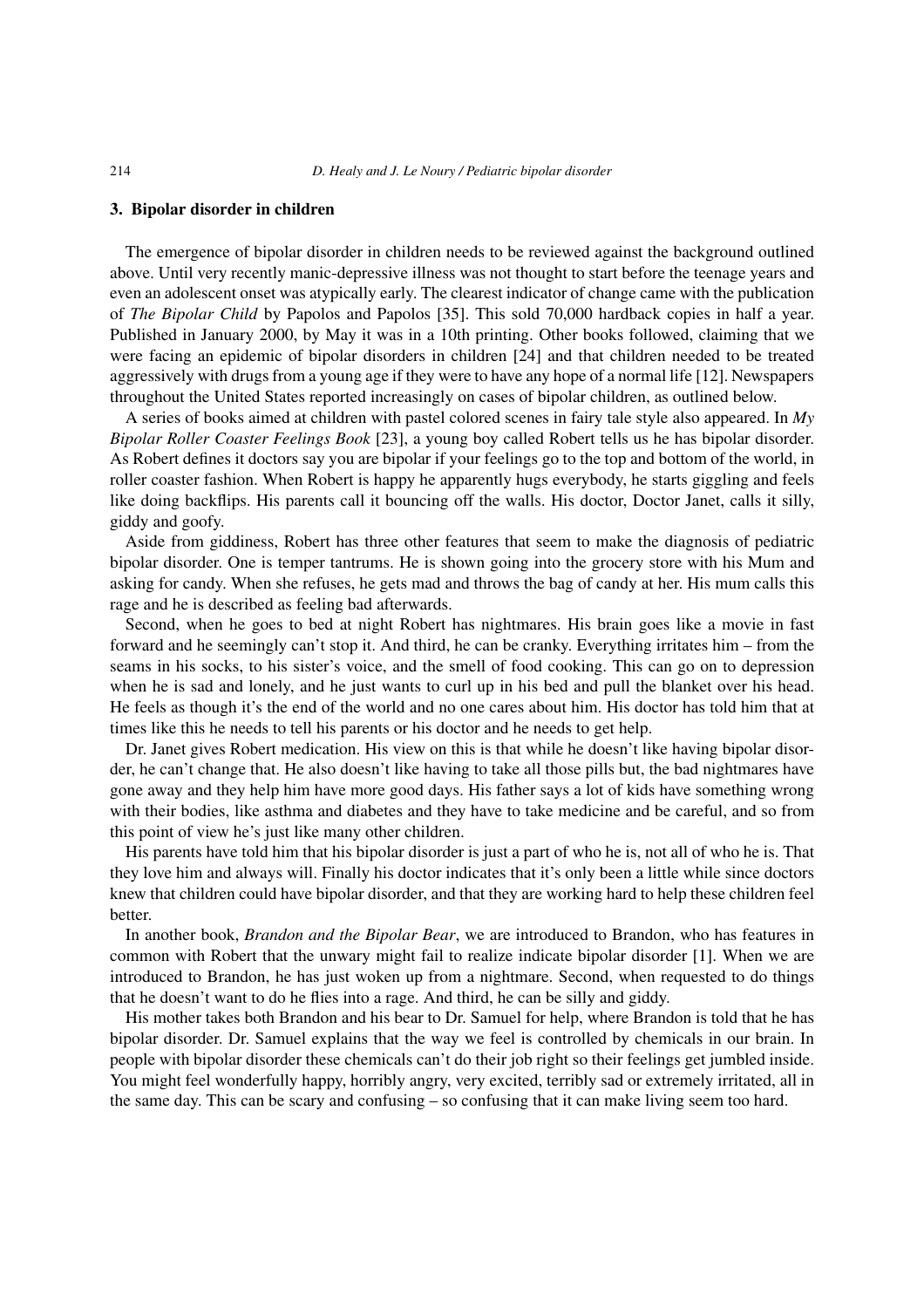When Brandon responds that he thinks he got bipolar disorder because he is bad, Dr. Samuel responds that many children have bipolar disorder, and they come to the doctor for help. Neither they nor Brandon are bad – it's a case of having an illness that makes you feel bad.

Brandon moves on to asking how he got bipolar disorder if he didn't get it from being bad, to which Dr. Samuel responds by asking him how he got his green eyes and brown hair. Brandon and his mother respond that these came from his parents. And Dr. Samuel tells them it's the same with bipolar disorder. That it can be inherited. That someone else in the family may have it also.

The final exchange involves Brandon asking whether he will ever feel better. Dr. Samuel response is upbeat – there are now good medicines to help people with bipolar disorder, and that Brandon can start by taking one right away. Brandon is asked to promise that he will take his medicine when told by his mother.

*Brandon and the Bipolar Bear* comes with an associated coloring book, in which Brandon's Dad makes it clear that a lot of kids have things wrong with their bodies, like asthma and diabetes, and they have to take medicine and be careful too.

Janice Papolos, co-author of *The Bipolar Child*, in a review on the back cover of Brandon and the Bipolar Bear says: 'children will follow (and relate to) Brandon's experience with rapid mood swings, irritability, his sense of always being uncomfortable and his sadness that he can't control himself and noone can fix him. The comforting explanation that Dr. Samuel gives him makes Brandon feel not alone, not bad, but hopeful that the medicine will make him feel better. We were so moved by the power of this little book and we feel better that we can now highly recommend a book for children aged 4 through 11'.

The book *The Bipolar Child* arrived at Sheri Lee Norris' home in Hurst, Texas, in February 2000. When it did Karen Brooks, a reporter in the Dallas Star-Telegram describes Norris as tearing open the package with a familiar mix of emotions. Hope, skepticism, fear, guilt, shame, love. But as she reads in the book about violent rages, animal abuse, inability to feel pain, self-abuse and erratic sleeping patterns, Norris is reported as feeling relief for the first time in over a year. Now she finally knew what was wrong with her daughter... Within days, Heather Norris, then 2, became the youngest child in Tarrant County with a diagnosis of bipolar disorder [5].

Brooks goes on to note that families with mentally ill children are plagued with insurance woes, a lack of treatment options and weak support systems but that parents of the very young face additional challenges. It is particularly hard to get the proper diagnosis and treatment because there has been scant research into childhood mental illness and drug treatments to combat them. Routine childcare is difficult to find, because day-care centers, worried about the effect on other children, won't accept mentally ill children or will remove them when they are aggressive. Few baby sitters have the expertise or the desire to handle difficult children, leaving parents with little choice but to quit work or work from home.

Having outlined these difficulties, Brooks also notes that the lack of public awareness of childhood mental illness means that parents are judged when their children behave badly. They are accused of being poor parents, of failing to discipline their children properly, or even of sexual or physical abuse or neglect. The sense of hopelessness is aggravated when they hear about mentally ill adults; this leaves them wondering whether the battles they and their children are fighting will go on forever.

In a few short paragraphs here Brooks outlines the once and future dynamics of disease from ancient to modern times – the reflection on parents or family, the concerns for the future, the hope for an intervention. But she also covers a set of modern and specifically American dynamics. Heather Norris's problems began with temper tantrums at 18 months old. Sheri-Lee Norris had a visit from the Child Protective Services. Someone had turned her in because Heather behaved abnormally. Sheri-Lee was furious and felt betrayed. She brought Heather to pediatricians, play therapists and psychiatrists, where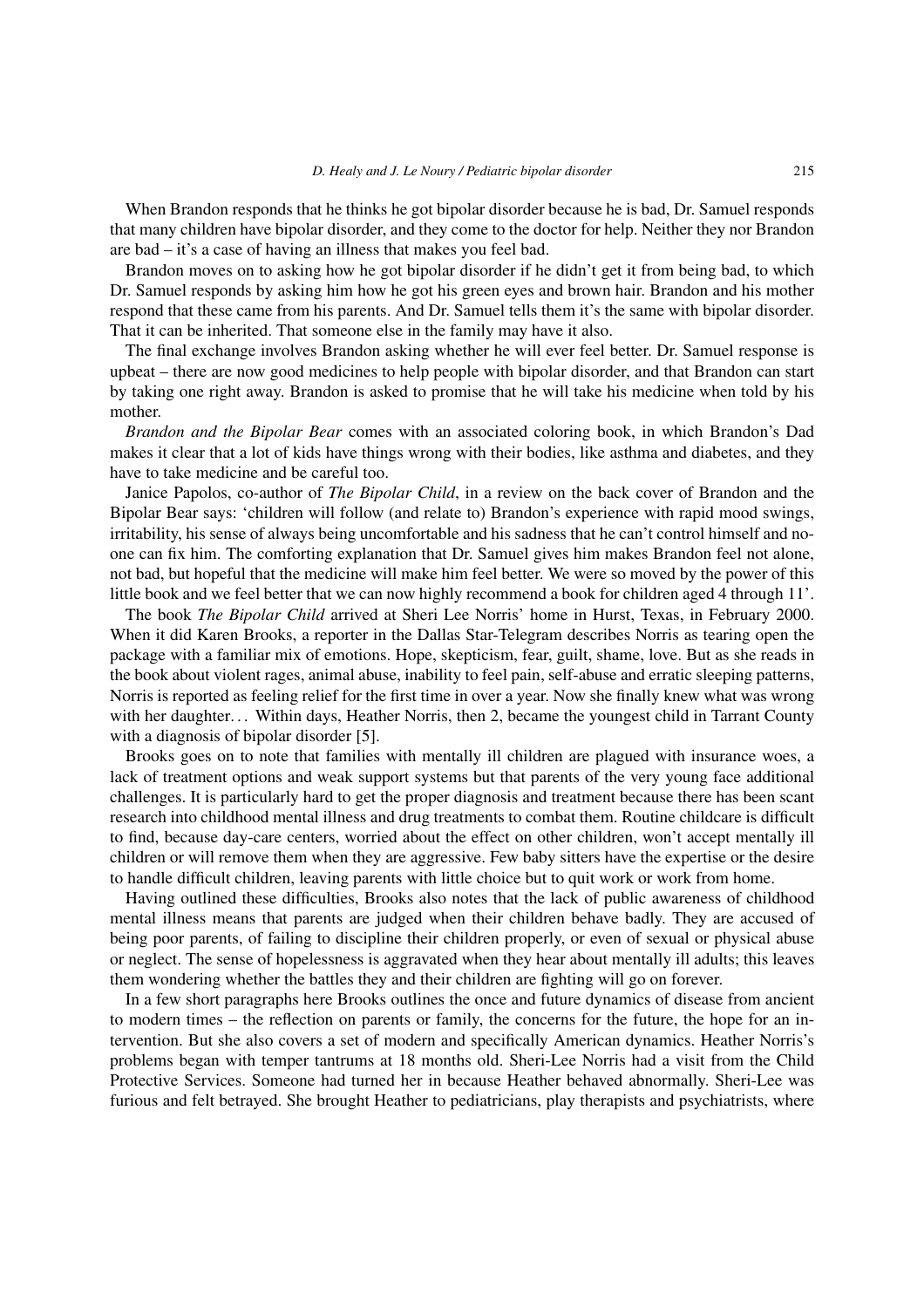Heather was diagnosed with ADHD and given Ritalin. This made everything worse. Faced with all this, a psychiatrist did not make the diagnosis of bipolar disorder because the family had no history of it. But Sheri-Lee began asking relatives and discovered that mental illness was, indeed, in her family's history. She presented that information along with a copy of *The Bipolar Child* to her psychiatrist, and Heather got a diagnosis of bipolar disorder immediately.

Heather Norris' story is not unusual. The mania for diagnosing bipolar disorders in children hit the front cover of *Time* in August 2002, which featured 9-year-old Ian Palmer and a cover title Young and Bipolar [26], with a strapline, why are so many kids being diagnosed with the disorder, once known as manic-depression? The Time article and other articles report surveys that show 20% of adolescents nationwide have some form of diagnosable mental disorder. Ian Palmer, we are told, just like Heather Norris, had begun treatment early – at the age of  $3$  – but failed to respond to either Prozac or stimulants, and was now on anticonvulsants.

While Heather Norris was in 2000 the youngest child in Tarrant County to be diagnosed as bipolar, Papolos and Papolos in *The Bipolar Child* indicate that many of the mothers they interviewed for their book remembered their baby's excessive activity *in utero*, and the authors seem happy to draw continuities between this and later bipolar disorder. The excessive activity amounts to hard kicking, rolling and tumbling and then later keeping the ward awake with screaming when born. Or in some instances being told by the sonographer and obstetrician that it was difficult to get a picture of the baby's face or to sample the amniotic fluid because of constant, unpredictable activity [35]. It is not unusual to meet clinicians who take such reports seriously.

Anyone searching the Internet for information on bipolar disorder in children are now likely to land at BPChildren.com, run by Tracy Anglada and other co-authors of the books mentioned above. Or at the Juvenile Bipolar Research Foundation (JBRF), linked to the Papoloses and *The Bipolar Child*. Or at a third site, bpkids.org, linked to a Child and Adolescent Bipolar Foundation, which is supported by unrestricted educational grants from major pharmaceutical companies.

In common with the mood-watching questionnaires in the adult field, all three sites offer moodwatching questionnaires for children. The Juvenile Bipolar Research Foundation has a 65-item Child Bipolar Questionnaire, which also featured in the *Time* magazine piece above; on this scale most normal children would score at least modestly.<sup>10</sup>

The growing newsworthiness of childhood bipolar disorder also hit the editorial columns of the American Journal of Psychiatry in 2002 [40]. But where one might have expected academia to act as a brake on this new enthusiasm, its role has been in fact quite the opposite.

## **4. The academic voice**

As outlined above until very recently manic-depressive illness was not thought to start before the teenage years. The standard view stemmed from Theodore Ziehen, who in the early years of the 20th century established, against opposition, that it was possible for the illness to start in adolescence [3]. This was the received wisdom for 100 years.

As of 2006, European articles on the issue of pre-pubertal bipolar disorder continued to express agnosticism as to whether there was such an entity [28]. The view was that patterns of overactivity could be seen in patients with learning disabilities/mental retardation, or for example in Asberger's syndrome, but it was not clear that these should be regarded as indicative of manic-depressive disease.

<sup>10</sup>www.jbrf.org/cbq/cbq\_survey.cfm. Accessed December 1st 2005.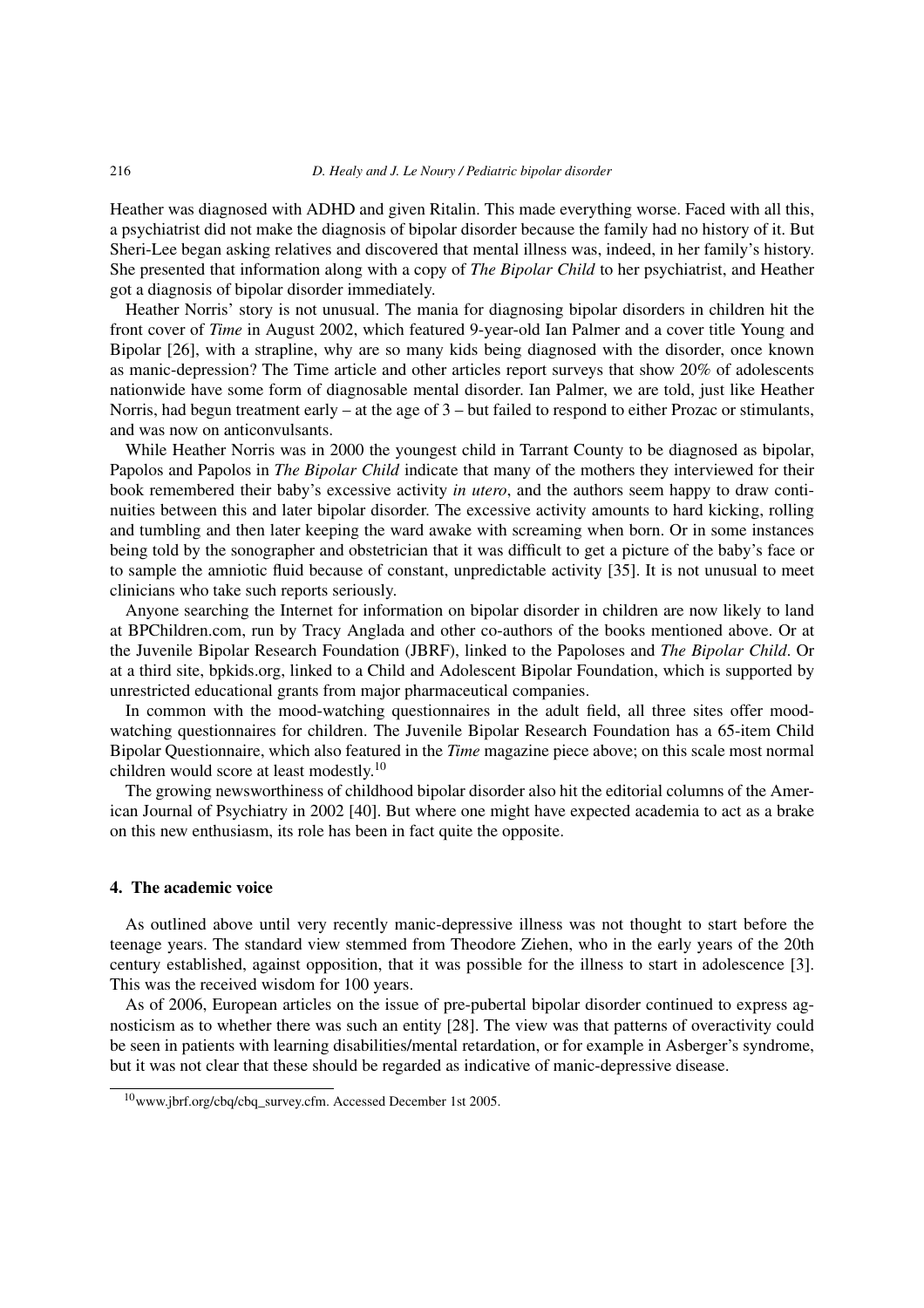Geller and colleagues in St. Louis framed the first set of criteria for possible bipolar disorder in children in 1996 as part of an NIMH funded study [13]. Using these criteria the first studies reporting in 2002 suggested that essentially very little was known about the condition. There were children who might meet the criteria, but these had a very severe condition that in other circumstances have been likely to be diagnosed as childhood schizophrenia or else they displayed patterns of overactivity against a background of mental retardation [14].

The course of this study and the entire debate had however been derailed by the time the Geller study reported. In 1996, a paper from an influential group, based at Massachusetts' General Hospital, working primarily on ADHD, suggested there were patients who might appear to have ADHD who in fact had mania or bipolar disorder [4,11]. This study had used lay raters, did not interview the children about themselves, did not use prepubertal age specific mania items, and used an instrument designed for studying the epidemiology of ADHD. Nevertheless the message stuck. Cases of bipolar disorder were being misdiagnosed as ADHD. Given the many children diagnosed with ADHD who do not respond to stimulants, and who are already in the treatment system, this was a potent message for clinicians casting round for some other option.

A further study by Lewinsohn and colleagues in 2000 added fuel to the fire [29]. Even though this study primarily involved adolescents and pointed toward ill-defined overactivity rather than proper bipolar disorder, the message that came out was that there was a greater frequency of bipolar disorder in minors that had been previously suspected.

These developments led in 2001 to an NIMH roundtable meeting on prepubertal bipolar disorder [34] to discuss the issues further. But by then any meeting or publication, even one skeptical in tone, was likely to add fuel to the fire. Simply talking about pediatric bipolar disorder endorsed it. The Juvenile Bipolar Research Foundation website around this time noted that bipolar disorder in children simply does not look like bipolar disorder in adults, in that children's moods swing several times a day – they do not show the several weeks or months of elevated mood found in adults. They baldly state that "The DSM needs to be updated to reflect what the illness looks like in childhood".<sup>11</sup>

The Child and Adolescent Bipolar Foundation convened a meeting and treatment guideline process in July 2003 that was supported by unrestricted educational grants from Abbott Astra-Zeneca, Eli Lilly, Forrest, Janssen, Novartis and Pfizer. This assumed the widespread existence of pediatric bipolar disorder and the need to map out treatment algorithms involving cocktails of multiple drugs [27].

There are many ambiguities here. First is the willingness it seems of all parties to set aside all evidence from adult manic-depressive illness which involves mood states that persist for weeks or months and argue that children's moods may oscillate rapidly, up to several times per day, while still holding the position that this disorder is in some way continuous with the adult illness and therefore by extrapolation should be treated with the drugs used for adults.

Another ambiguity that the framers of the American position fail to advert to is a problem with DSM-IV. Advocates of pediatric bipolar disorder repeatedly point to problems with DSM-IV that hold them back from making diagnoses. But in fact, DSM-IV is more permissive than the rest of world in requiring a diagnosis of bipolar disorder following a manic episode – in practice any sustained episode of overactivity. The International Classification of Disease in contrast allows several manic episodes to be diagnosed without a commitment to the diagnosis of bipolar disorder. The rest of the world believes it simply does not know enough even about the relatively well understood adult illness to achieve diagnostic consistency worldwide. DSM-IV in fact therefore makes it easier to diagnose bipolar disorder

<sup>11</sup>www.jbrf.org/juv\_bipolar/faq.html. Accessed December 1st 2005.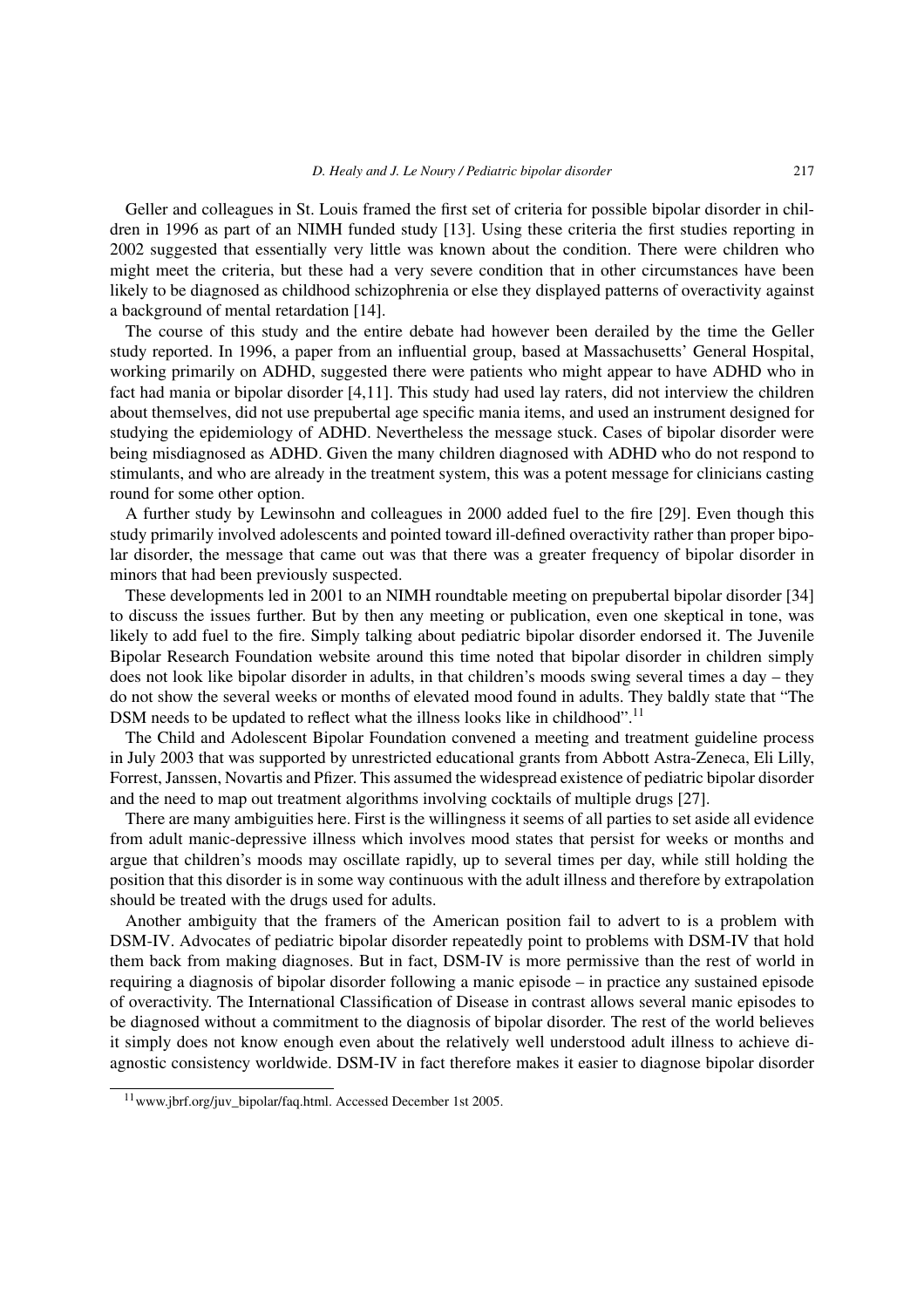than any other classification system, but therapeutic enthusiasts want an even further loosening of these already lax criteria.

Finally, we appear to have entered a world of operational criteria by proxy. Clinicians making these diagnoses are not making diagnoses based on publicly visible signs in the patients in front of them, or publicly demonstrable on diagnostic tests, as is traditional in medicine. Nor are they making the diagnoses based on what their patients say, as has been standard in adult psychiatry, but rather these are diagnoses made on the basis of what third parties, such as parents or teachers, say without apparently any method to assess the range of influences that might trigger parents or teachers to say such things – the range of influences brought out vividly by Karen Brooks in her Star-Telegram articles.

When clinicians raise just this point [17], the response has been aggressive. "Mood need not be elevated, irritable etc. for a week to fulfill criteria... A period of 4 days suffices for hypomania. This is... itself an arbitrary figure under scrutiny... Dr. Harris is incorrect... that the prevalence of adult bipolar disorder is only 1–2%. When all variants are considered the disease is likely to be present in more than 6% of the adult pop. There are still those who will not accept that children commonly suffer from bipolar illness regardless of how weighty the evidence. One cannot help but wonder whether there are not political and economic reasons for this stubborn refusal to allow the outmoded way of thought articulated by Dr. Harris to die a peaceful death. It is a disservice to our patients to do otherwise" [9].

Where one might have thought some of the more distinguished institutions would bring a skeptical note to bear on this, they appear instead to be fueling the fire. Massachusetts's General Hospital (MGH) have run trials of the antipsychotics risperidone and olanzapine on children with a mean age of 4 years old [30,31]. A mean age of 4 all but guarantees three and possibly two year olds have been recruited to these studies.

MGH in fact recruited juvenile subjects for these trials by running its own DTC adverts featuring clinicians and parents alerting parents to the fact that difficult and aggressive behavior in children aged 4 and up might stem from bipolar disorder. Given that it is all but impossible for a short term trial of sedative agents in pediatric states characterized by overactivity not to show some rating scale changes that can be regarded as beneficial, the research can only cement the apparent reality of juvenile bipolar disorder into place.

As a result where it is still rare for clinicians elsewhere in the world to make the diagnosis of manicdepressive illness before patients reach their mid to late teens, drugs like olanzapine and risperidone are now in extensive and increasing use for children including preschoolers in America with relatively little questioning of this development [7].

Studies run by academics that apparently display some benefits for a compound have possibly become even more attractive to pharmaceutical companies than submitting the data to the FDA in order to seek a license for the treatment of children. Companies can rely on clinicians to follow a lead given by academics speaking on meeting platforms or in published articles. The first satellite symposium on juvenile bipolar disorder at a major mainstream meeting, the American Psychiatric Association meeting in 2003 featured the distinguished clinical faculty of MGH. The symposium was supported by an unrestricted educational grant. None of the speakers will have been asked to say anything other than what they would have said in any event. The power of companies does not lie in dictating what a speaker will say but in providing platforms for particular views. If significant numbers of clinicians in the audience are persuaded by what distinguished experts say, companies may not need to submit data to FDA and risk having lawyers or others pry through their archives to see what the actual results of studies look like. As an additional benefit, academics come a lot cheaper than putting a sales force in the field.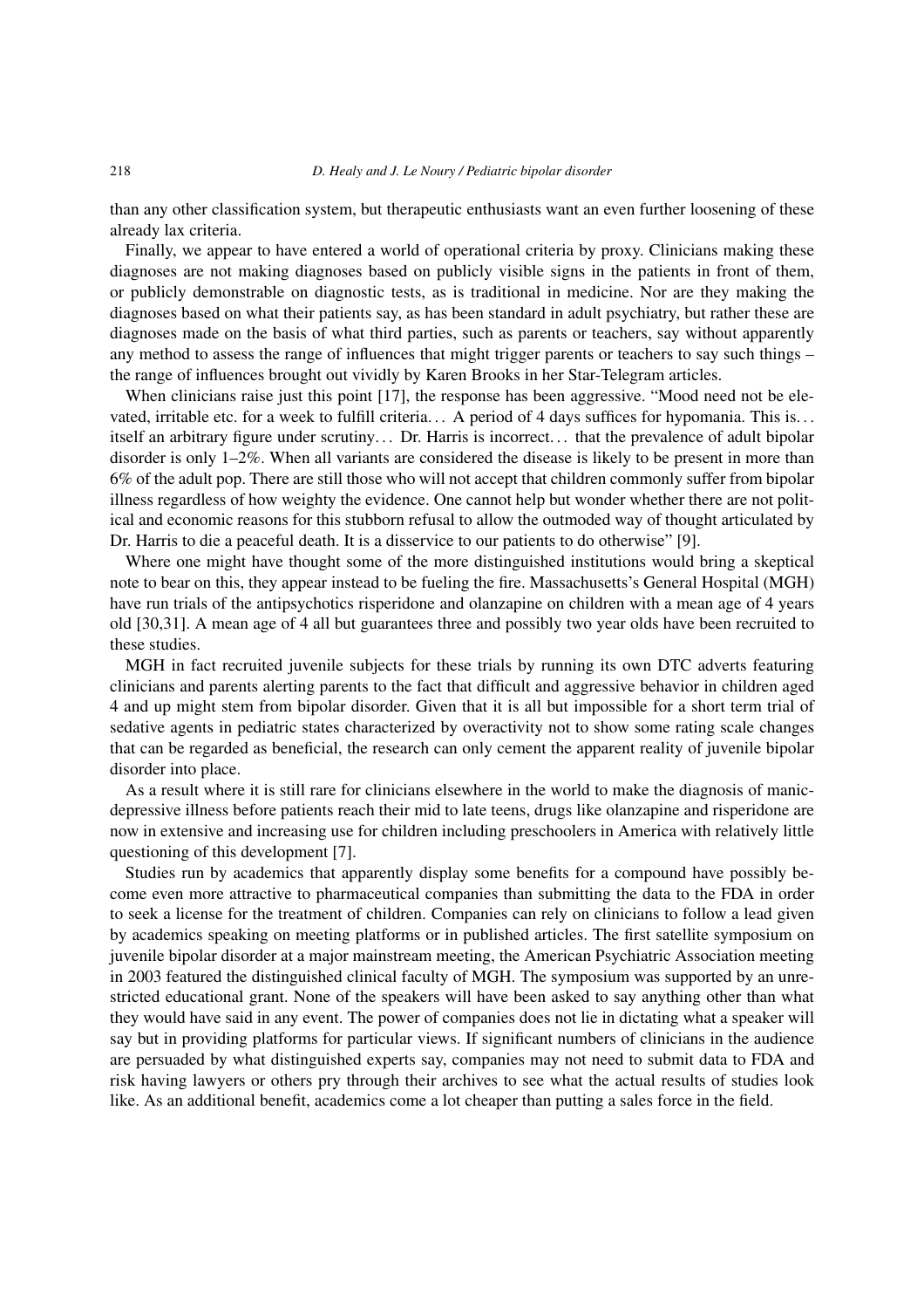It would seem only a matter of time before this American trend spreads to the rest of the world. In a set of guidelines on bipolar disorder issued in 2006, Britain's National Institute of Health and Clinical Excellence (NICE), which is widely regarded as being completely independent of the pharmaceutical industry, has a section on children and adolescents [33]. The guideline contains this section because if there are treatment studies on a topic, NICE has to perforce consider them; it cannot make the point that hitherto unanimous clinical opinion has held that bipolar disorders do not start in childhood. But simply by considering the treatment for bipolar disorders in childhood, NICE effectively brings it into existence, illustrating in the process the ability of companies to capture guidelines (Healy D., submitted). And again, the need for a company to seek an indication for treatment in children recedes if influential guidelines tacitly endorse such treatment.

#### **5. Munchausen's syndrome new variant?**

As outlined above, a number of forces appear to have swept aside traditional academic skepticism with the result that an increasing number of children and infants are being put on cocktails of potent drugs without any evidence of benefit.

One of the features of the story is how a comparatively few players have been able to effect an extraordinary change. There the academics noted above and a handful of others. One was Robert Post who was among the first to propose that anticonvulsants might be useful for adult manic-depressive disease, who when the frequency of the disorder began to increase rather than decrease as usually happens when treatments work, promoted the idea that the reason we were failing was because we had failed to catch affected individuals early enough. No age was too early.

One would encourage major efforts at earlier recognition and treatment of this potentially incapacitating and lethal recurrent central nervous system disorder. It would be hoped that instituting such early, effective, and sustained prophylactic intervention would not only lessen illness-related morbidity over this interval, but also change the course of illness toward a better trajectory and more favorable prognosis [36].

Another group consists of evangelical parents and clinicians, who bring to the process of proselytizing about bipolar disorder a real fervor. Some of these parents and clinicians readily contemplate the possibility of making a diagnosis *in utero*. When those challenging such viewpoints are subject to opprobrium, one has to ask what has happened to the academic voices that should be questioning what is happening here.

Finally there is the role of companies who make available the psychoactive drugs without which the diagnoses would not be made, unrestricted educational grants, and access to academic platforms. This has clearly facilitated the process outlined above. While companies cannot market directly to children, it is now clear that documents from 1997 show that at least one company was aware of the commercial opportunities offered by juvenile bipolar disorder [39].

If the process outlined here was one that could reasonably be expected to lead to benefits it could regarded as therapeutic. But given that there is no evidence for benefit and abundant prima facie evidence that giving the drugs in question to vulnerable subjects in such quantities cannot but produce consequent difficulties for many of these minors, one has to wonder whether we are not witnessing instead a variation on Munchausen's syndrome, where some significant other wants the individual to be ill and these significant others derive some gain from these proxy illnesses.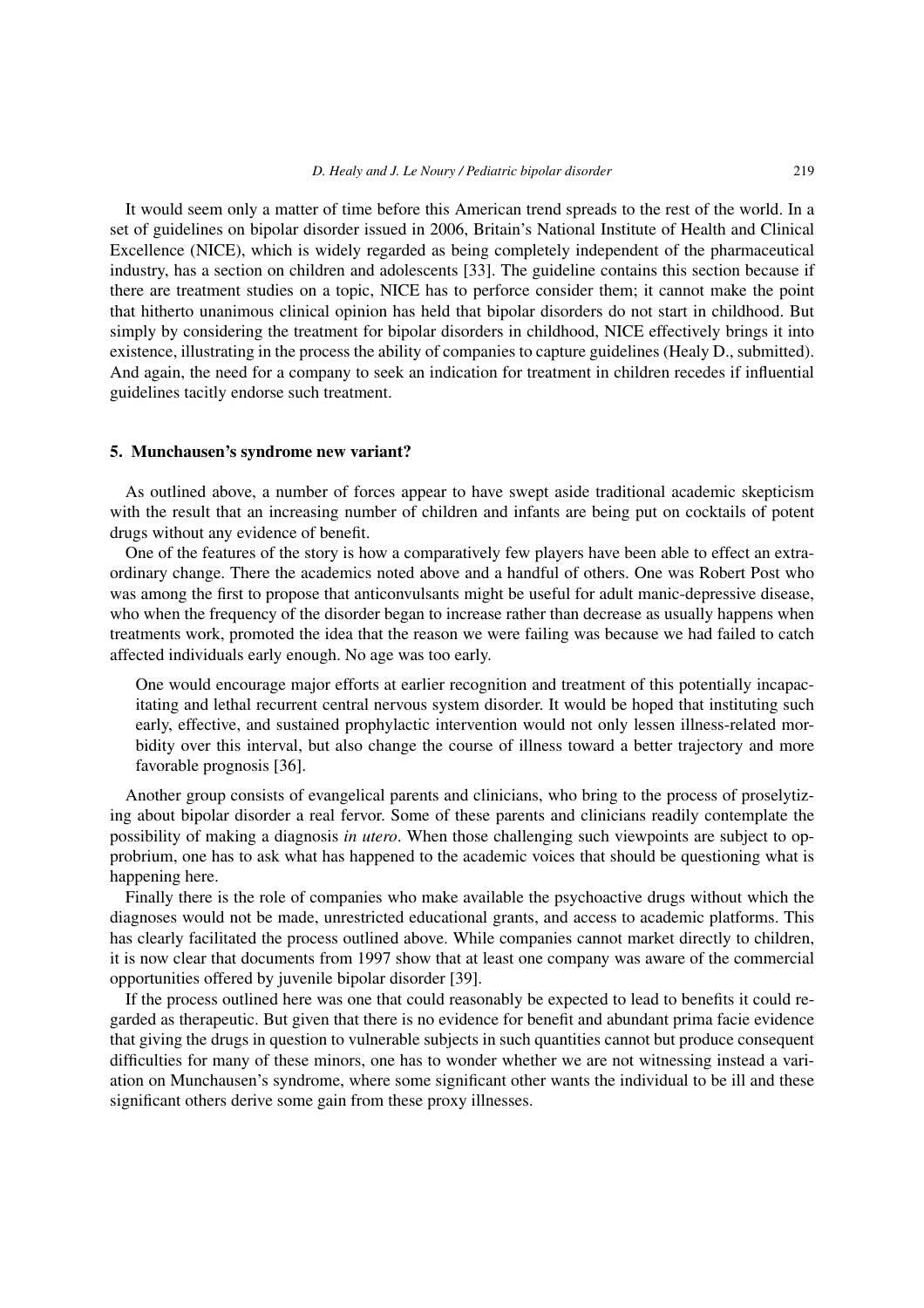#### 220 *D. Healy and J. Le Noury / Pediatric bipolar disorder*

The contrast between the developing situation and the historical record is striking. The records of all admissions to the asylum in North Wales from North West Wales for the years from 1875 to 1924 show that close to 3,500 individuals were admitted, from a population base of slightly more than a quarter of a million per annum (12,500,000 person years). Of these, only 123 individuals were admitted for manicdepressive disease. The youngest admission for manic-depression was aged 17. The youngest age of onset may have been EJ, who was first admitted in 1921 at the age of 26, but whose admission record notes that she "has had several slight attacks in the last 12 years, since 13 years of age". All told there were 12 individuals in 50 years with a clear onset of illness under the age of 20 [18]. But it would seem almost inevitable that there will be a greater frequency of hospital admissions for juveniles in future diagnosed with bipolar disorder. This is not what ordinarily happens when medical treatments work.

## **Competing interests**

J. Le Noury has no competing interests.

In the past 10 years D. Healy has had consultancies with, been a principal investigator or clinical trialist for, been a chairman or speaker at international symposia for or been in receipt of support to attend meetings from Astra-Zeneca, Boots/Knoll Pharmaceuticals, Eli Lilly, Janssen-Cilag, Lorex-Synthelabo, Lundbeck, Organon, Pharmacia & Upjohn, Pierre-Fabre, Pfizer, Rhone-Poulenc Rorer, Roche, Sanofi, SmithKline Beecham, Solvay. In the past two years, he has had lecture fees and support to attend meetings from Astra-Zeneca and Lundbeck.

In the past ten years D. Healy has been an expert witness for the plaintiff in 15 legal actions involving SSRIs and has been consulted on a number of attempted suicide, suicide and suicide-homicide cases following antidepressant medication, in most of which he has offered the view that the treatment was not involved. He has been an expert witness for the NHS in a series of therapy (LSD/ECT) related cases, and in one patent case.

#### **References**

- [1] T. Anglada, *Brandon and the Bipolar Bear*, Trafford Publishing, Victoria, BC, 2004.
- [2] K. Applbaum, *The Marketing Era*, Routledge, New York, 2004.
- [3] C. Baethge, R. Glovinsky and R.J. Baldessarini, Manic-depressive illness in children: an early twentieth century view by Theodore Ziehen (1862–1950), *Hist. Psychiatr.* **15** (2004), 201–226.
- [4] J. Biederman, S. Faraone, E. Mick, J. Wozniak, L. Chen, C. Ouellette, A. Marrs, P. Moore, J. Garcia, D. Mennin and E. Lelon, Attention-deficit hyperactivity disorder and juvenile mania: an overlooked co-morbidity?, *J. Am. Acad. Child Adolesc. Psychiatr.* **35** (1996), 997–1008.
- [5] K. Brooks, No Small Burden, Families with mentally ill children confront health care shortcomings, undeserved stigma of 'bad parenting', Dallas Star Telegram, July 19th, 2000, DOI: 1%3A00MENTALHEALTH170719100.html.
- [6] C.W. Colton and R.W. Manderscheid, Congruencies in increased mortality rates, years of potential life lost, and causes of death among public mental health clients in eight states, *Prev. Chronic Dis.* (2006). Available from: http://www.cdc.gov/pcd/issues/2006/apr/05\_0180.htm.
- [7] W. Cooper, P.G. Arbogast, H. Ding, G.B. Hickson, C. Fuchs and W.A. Ray, Trends in prescribing of antipsychotic medications for US children, *Ambul. Pediatr.* **6** (2006), 79–83.
- [8] M. De Hert, E. Thys, G. Magiels and S. Wyckaert, *Anything or Nothing. Self-Guide for People with Bipolar Disorder*, Uitgeverij Houtekiet, Antwerp, 2005.
- [9] S. Dilsaver, Review of J. Harris, *J. Bipolar Disorders* **4** (2005), 8–9.
- [10] C.L. Ernst and J.F. Goldberg, The reproductive safety profile of mood-stabilizers, atypical antipsychotics and broadspectrum psychotropics, *J. Clin. Psychiatr.* **63**(Suppl. 4) (2002), 42–55.
- [11] S.V. Faraone, J. Biederman, D. Mennin, J. Wozniak and T. Spencer, Attention-deficit hyperactivity disorder with bipolar disorder: a familial subtype?, *J. Am. Acad. Child. Adolesc. Psychiatr.* **36** (1997), 1378–1387.